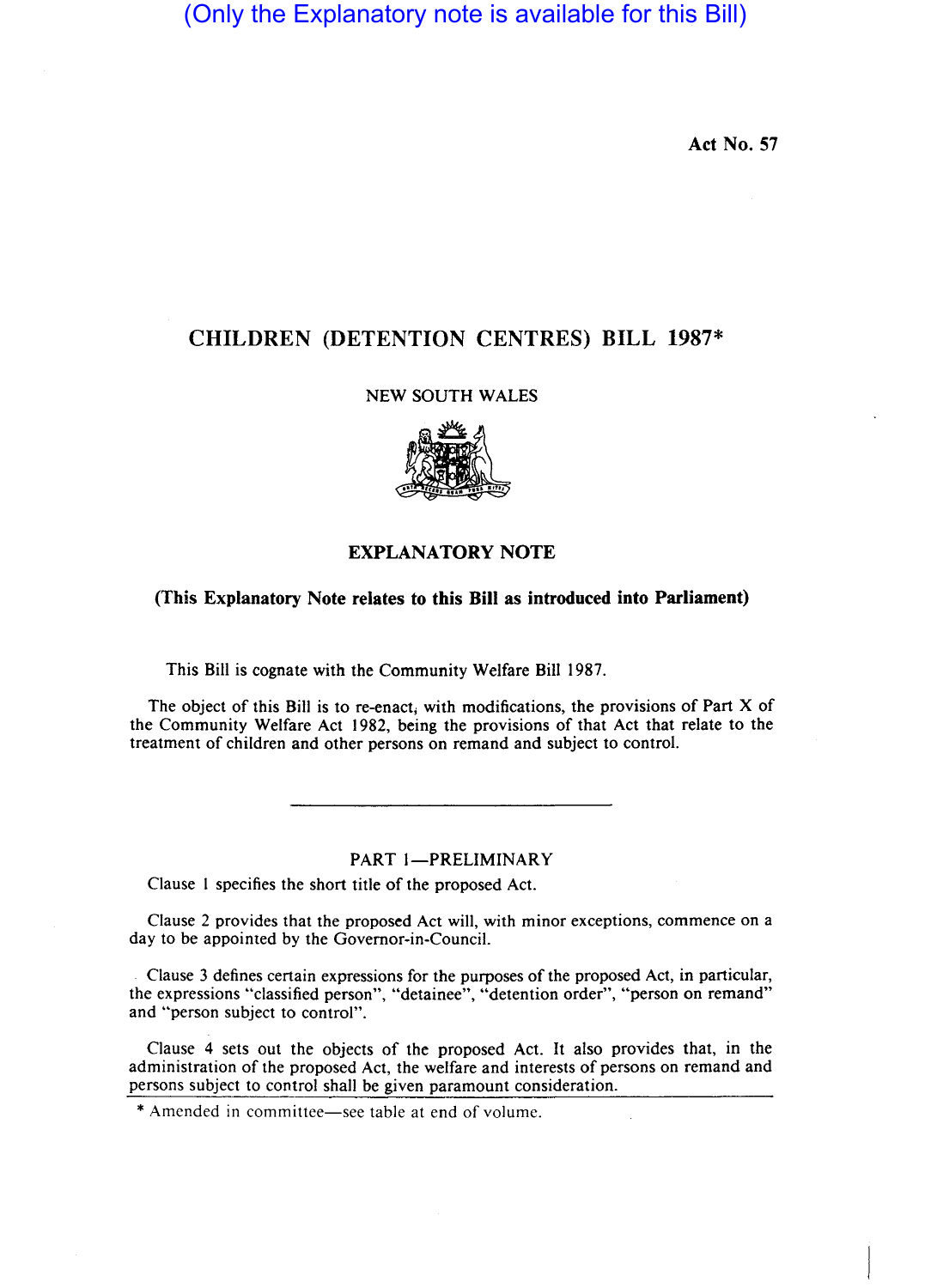#### PART 2-DETENTION CENTRES

Clause 5 provides that the Minister may, by order published in the Gazette, declare any premises to be a detention centre for the purposes of the proposed Act, and further provides that the regulations under the proposed Act may provide for different classes of detention centre.

Clause 6 provides that the Director-General of the Department of Youth and Community Services ("the Director-General" ) shall have the control and management of all detention centres.

Clause 7 provides for the inspection of detention centres, at least once every 3 months, by officers of the Department of Youth and Community Services.

Clause 8 provides that any Judge of the Supreme Court or District Court, any Magistrate and any member of the Children's Court may inspect any detention centre at any iime.

# PART 3-PERSONS ON REMAND AND PERSONS SUBJECT TO CONTROL

## DIVISION *I-Admission to detention centres*

Clause 9 requires persons on remand and persons subject to control to be detained in detention centres, except in a limited number of situations in which certain persons may be detained in police stations pending the commencement of proceedings.

Clause 10 enables prisoners (within the meaning of the Prisons Act 1952) who are under the age of 21 years to be transferred to detention centres for the purpose of serving their sentences of imprisonment in detention centres rather than in prisons.

Clause 11 requires the Director-General to determine the detention centre at which a person is to be detained, to endorse the relevant detention order with the name and address of the detention centre so determined and to send an endorsed copy of the order to the superintendent of that detention centre.

Clause 12 provides that a detention order with respect to a person is sufficient authority for the conveyance of the person to, and the detention of the person in, the detention centre determined as referred to in clause 11, and further provides that a person shall be deemed to be in lawful custody while being conveyed to such a detention centre.

Clause 13 provides for the transfer of persons between different detention centres.

# DIVISION *2-Treatment of detainees*

Clause 14 requires the Director-General to ensure that adequate arrangements exist-

(a) to maintain the physical, psychological and emotional well-being of detainees;

(b) to promote the social, cultural and educational development of detainees;

(c) to maintain discipline and good order among detainees; and

(d) to facilitate the proper control and management of detention centres.

Clause 15 provides that the superintendent of a detention centre has the custody of all detainees who are required to be detained in the detention centre.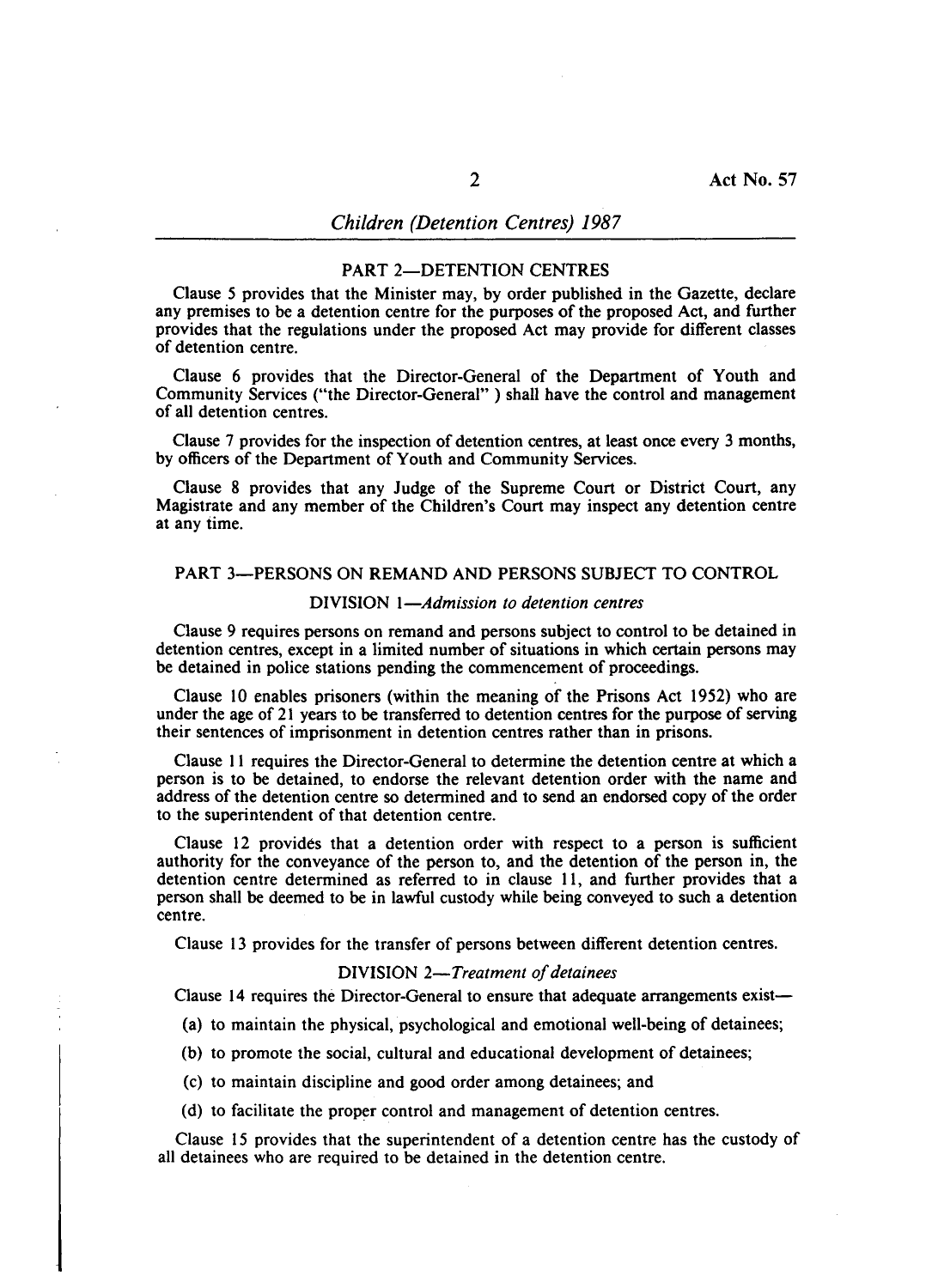Clause 16 enables the regulations under the proposed Act to prescribe different classes of detainee, and further provides for the separate detention of detainees of different prescribed classes.

Clause 17 enables the superintendent of a detention centre to control, in accordance with the regulations under the proposed Act, the manner in which detainees may deal with their private property.

Clause 18 imposes certain restrictions on the kind of work ar activity that a detainee may be required to carry out, and further provides that a detainee who is required to carry out any work or activity outside a detention centre shall be deemed to be in lawful custody while outside the detention centre.

Clause 19 enables the superintendent of a detention centre to order the segregation of a detainee for the purpose of protecting the personal safety of that or any other detainee, or of any other person, and further provides for the manner in which such a segregation shall be effected.

Clause 20 specifies the procedure to be followed in relation to the making of complaints concerning the misbehaviour of detainees, and further provides for the manner in which any such complaint shall be heard and determined and for appeals against decisions made in relation to any such complaint.

Clause 21 specifies the various punishments that may be imposed on a detainee in relation to misbehaviour of which the detainee has been found guilty.

Clause 22 prohibits detainees from being subjected to specified kinds of ill-treatment and provides that a person who is guilty of an offence of ill-treating a detainee is liable to a penalty not exceeding \$1,000 or imprisonment for a period not exceeding 12 months, or both.

#### DIVISION *3-Miscel/aneous*

Clause 23 enables persons on remand to be granted leave of absence from a detention centre for a limited number of specified purposes and provides that a person who fails to return to a detention centre within 7 days after a leave of absence expires shall be deemed to have absconded from lawful custody.

Clause 24 enables persons subject to control to be-

- (a) granted leave of absence;
- (b) removed from a detention centre and placed in the care of a person nominated by the Director-General; or
- (c) discharged from detention,

and provides that a person who fails to return to a detention centre within 7 days after a leave of absence expires shall be deemed to have absconded from lawful custody.

Clause 25 enables detainees to be removed to hospital for medical treatment and provides that a detainee who is removed to hospital shall be deemed to be in lawful custody while absent from the detention centre. It further provides that a detainee who fails to return to a detention centre after having been discharged from a hospital shall be deemed to have absconded from lawful custody.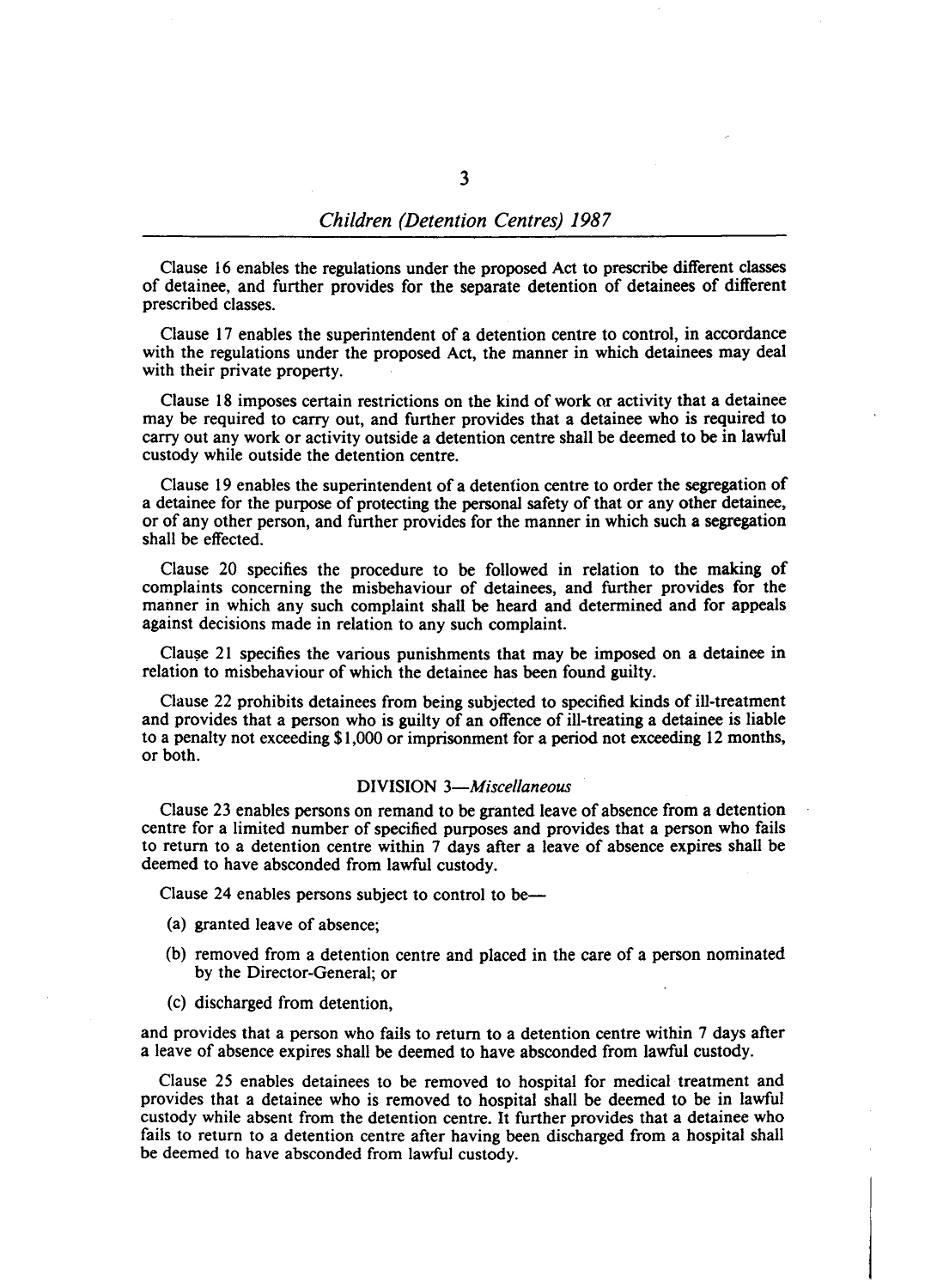Clause 26 applies section 41 (5), (6) and (7) of the Prisons Act 1952 to classified persons.

Clause 27 applies section 463 of the Crimes Act 1900 to classified persons.

Clause 28 provides for the transfer from a detention centre to a prison of a classified person who is unsuitable for detention in a detention centre.

Clause 29 provides for the granting of remission to be determined in accordance with the regulations under the proposed Act.

Clause 30 requires a detainee to be discharged from a detention centre at the end of the period for which he or she is required to be detained in a detention centre.

Clause 31 provides that a person may be discharged from a detention centre within the period of 24 hours prior to the time when the person would otherwise be entitled to be discharged, and further provides that a person who would otherwise be entitled to be discharged on a Saturday, Sunday or public holiday may be discharged on an earlier day.

Clause 32 specifies when a detention order ceases to have effect.

### PART 4-OFFENCES RELATING TO ABSCONDING

Clause 33 imposes a penalty of 3 months' imprisonment on any detainee who absconds or attempts to abscond from lawful custody, and further provides that the detainee's period of detention shall be extended by the corresponding period of 3 months.

Clause 34 imposes a penalty of \$250 or 3 months' imprisonment, or both (in the case of a child), and \$1,000 or 12 months' imprisonment, or both (in the case of an adult), on any person who aids a detainee in absconding or attempting to abscond from a detention centre.

Clause 35 imposes a penalty of \$1,000 or 12 months' imprisonment, or both, on any person who rescues or attempts to rescue a detainee from lawful custody.

Clause 36 imposes a penalty of 7 years' imprisonment on an officer or a member of the police force who wilfully permits a detainee to abscond from lawful custody.

Clause 37 imposes a penalty of \$1,000 or 3 years' imprisonment on a person who knowingly harbours, maintains or employs a detainee whom the person knows to have absconded from lawful custody.

### PART 5-MISCELLANEOUS

Clause 38 provides for the arrest of detainees who have absconded from custody, or who are absent from a detention centre otherwise than in accordance with the proposed Act, and for their return to detention centres.

Clause 39 requires returns to be furnished to the Supreme Court, the District Court and the Children's Court in respect of all persons detained in detention centres for trial or appeal for the purpose of enabling those courts to expedite trials and appeals.

Clause 40 is an evidentiary provision regarding the admissibility and proof of certain orders under the proposed Act.

Clause 41 specifies how offences against the proposed Act shall be dealt with.